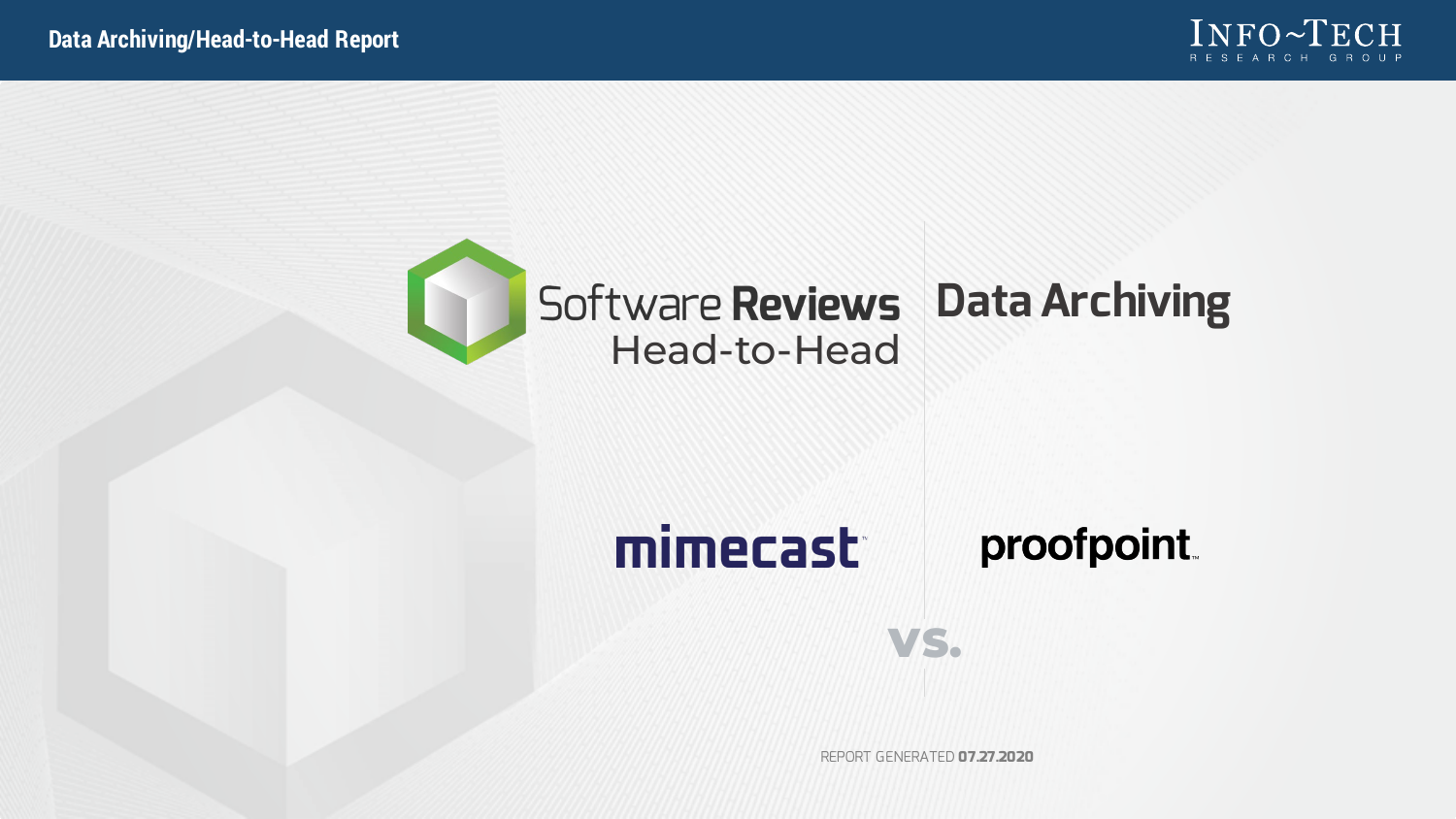

# **OVERVIEW**

This page provides a high level summary of product performance within the Data Archiving category. Products are ranked by a composite satisfaction score (Composite Score) that averages four different areas of evaluation: Net Emotional Footprint, Vendor Capabilities, Product Features, and Likeliness to Recommend. The Net Emotional Footprint Score measures user emotional<br>response ratings of the vendor (e.g. trustworthy, respectful, fair). Use this data to get a sense of th products you're considering stack up.

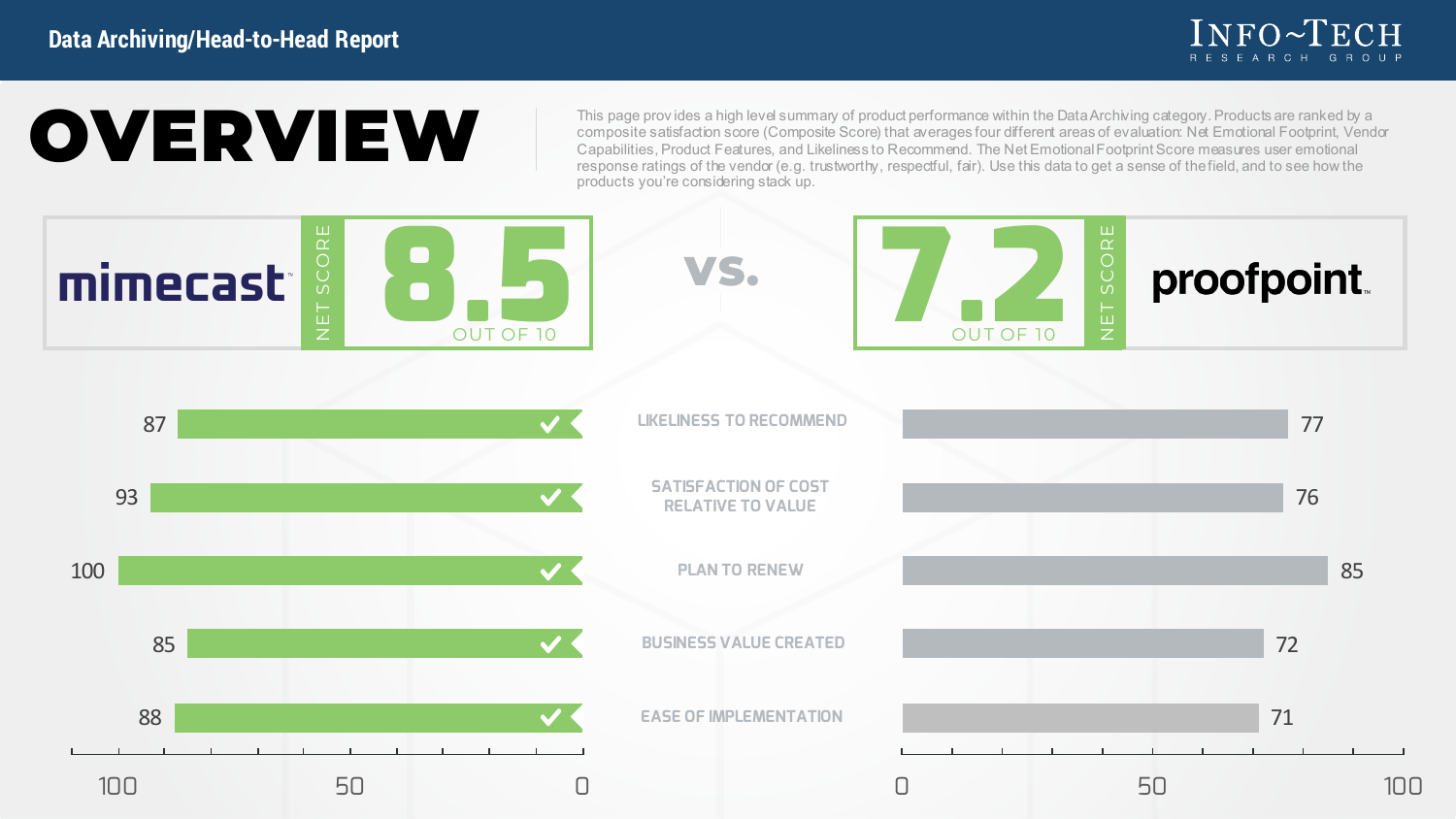

## VENDOR CAPABILITY SUMMARY

This page summarizes user satisfaction with a variety of vendor capabilities regarding their product offering(s). Look for strong and consistent performance across the board when assembling your shortlist, and follow-up on areas of concern during the evaluation and negotiation processes.

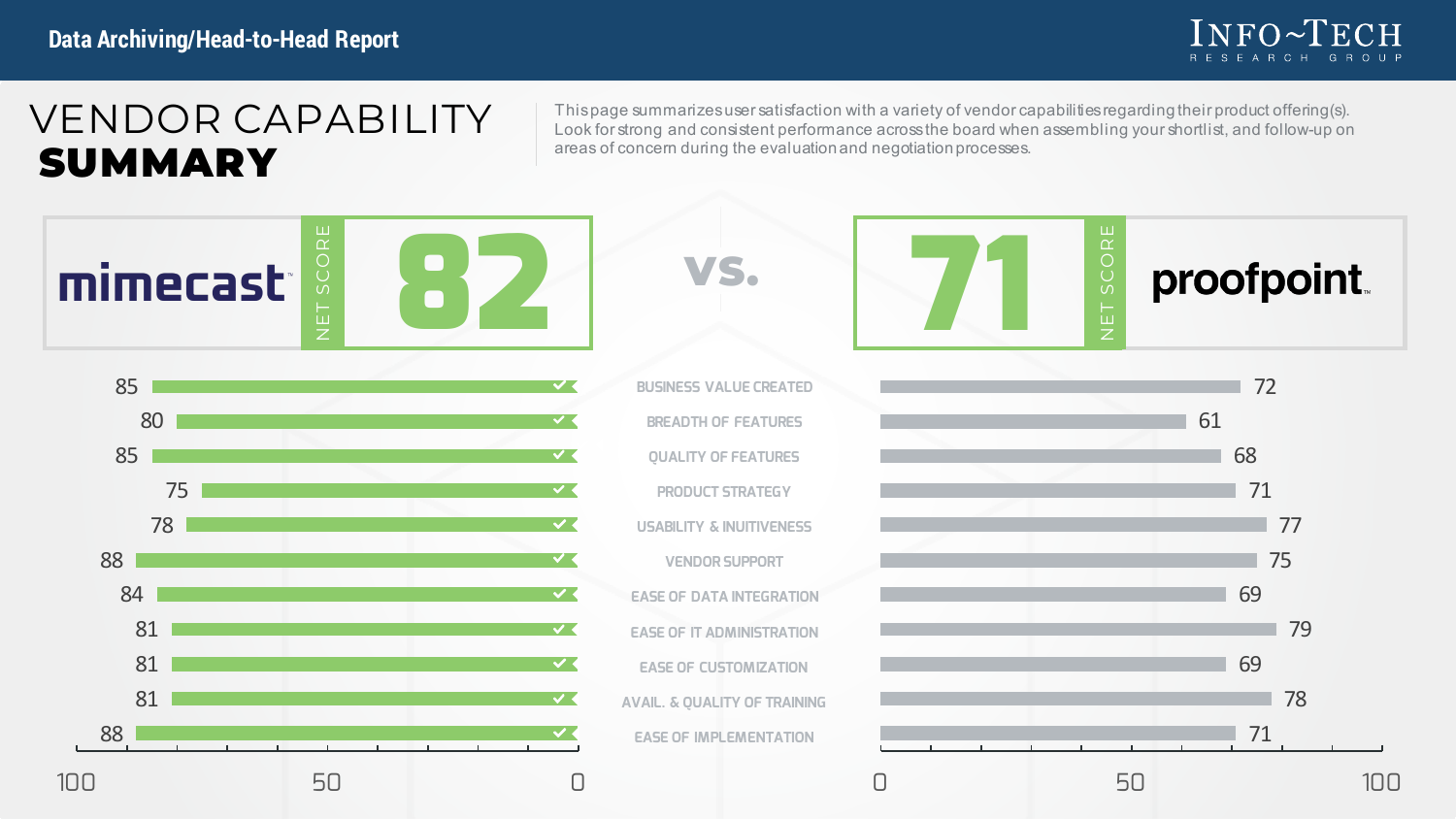

### PRODUCT FEATURES SUMMARY

This page summarizes user satisfaction with a variety of product features. While strong and consistent performance across the board is desirable, you may be willing to tolerate low scores on features that don't impact your primary use case or core objectives. Use this high-level data to help plan and structure your product evaluation.

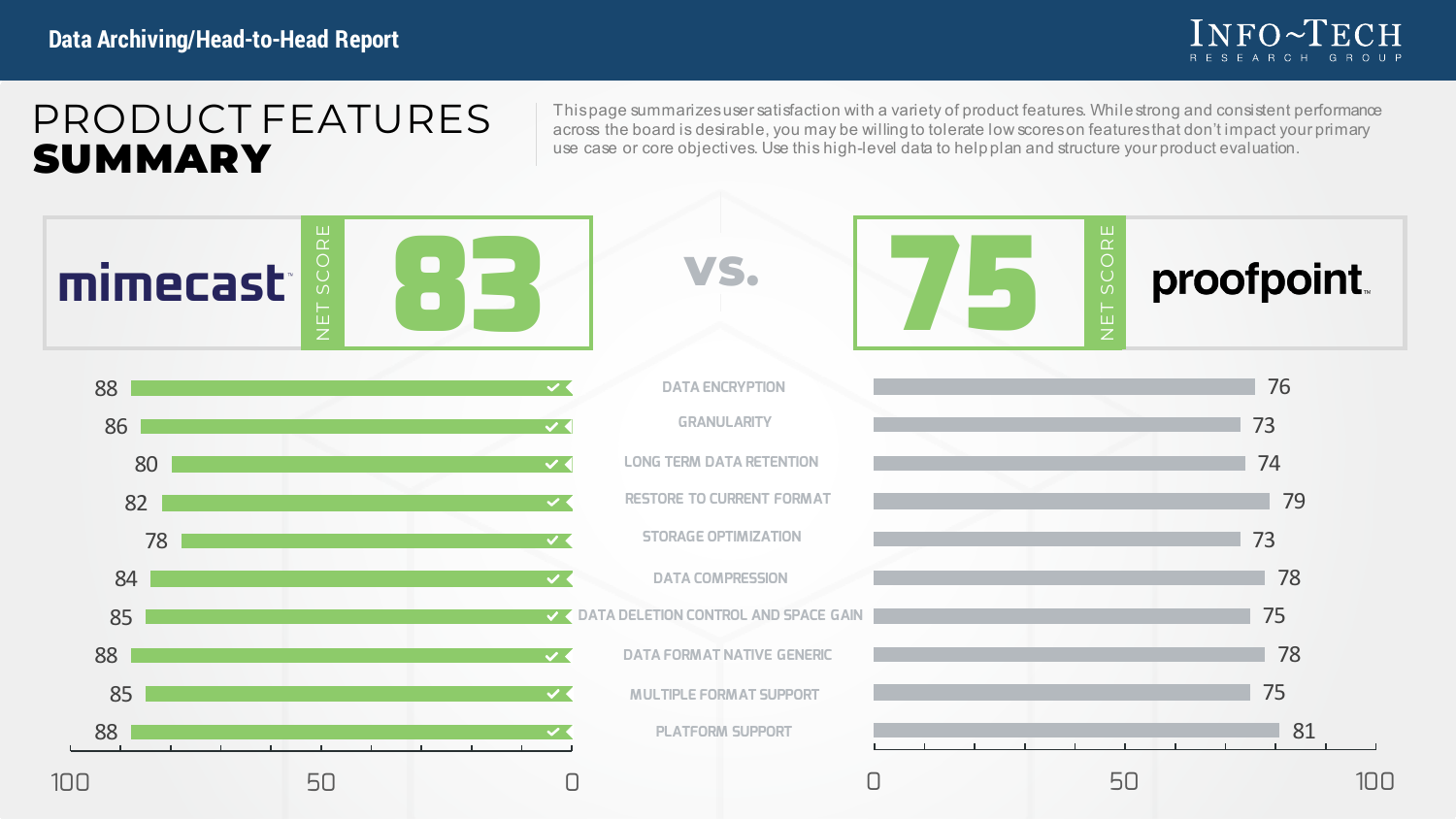

### EMOTIONAL FOOTPRINT SUMMARY

The Net Emotional Footprint measures high-level user sentiment towards particular product offerings. It aggregates emotional response ratings for various dimensions of the vendor-client relationship and product effectiveness, creating a powerful indicator of overall user feeling toward the vendor and product.